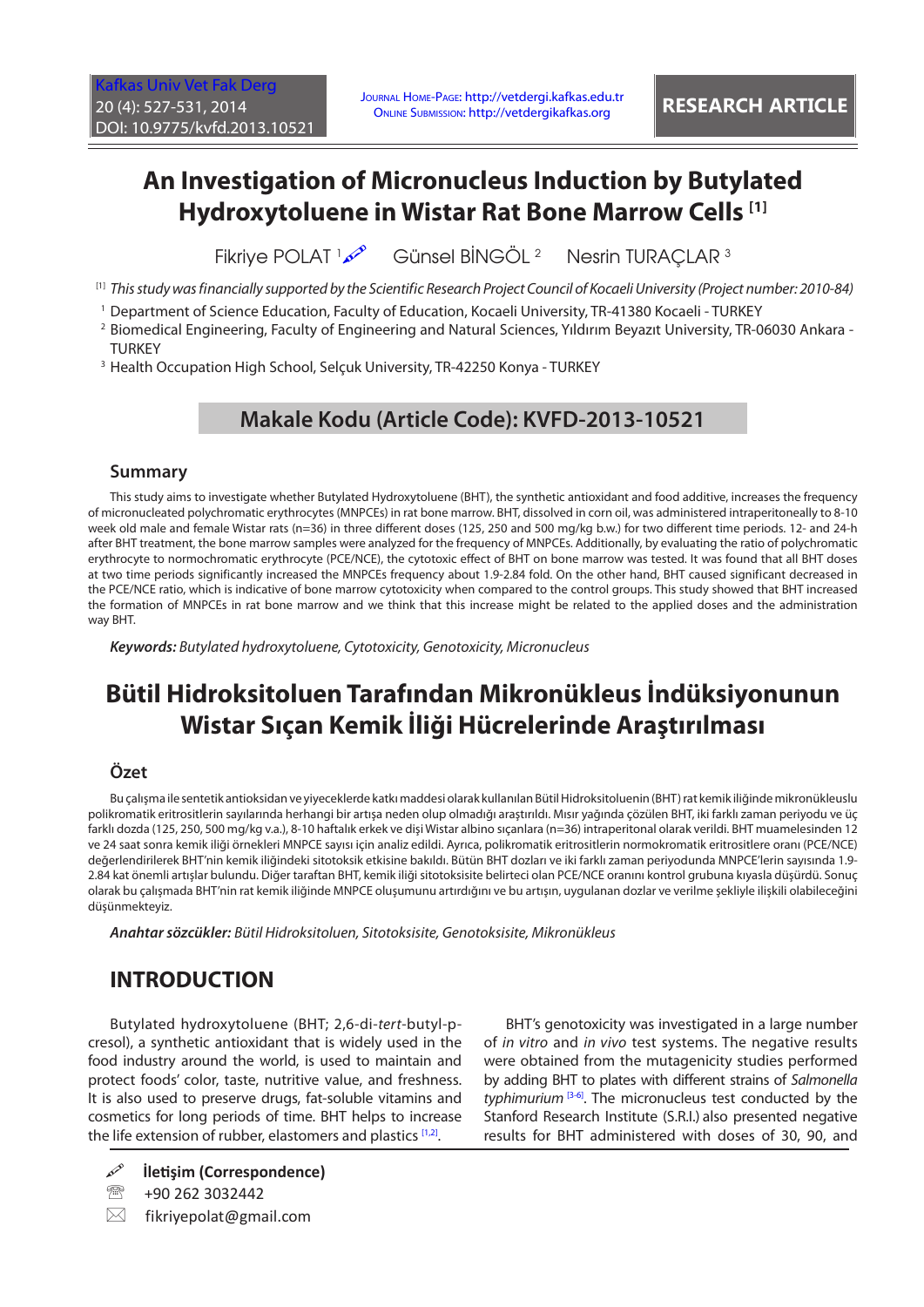1400 mg/kg (acute and subacute) in rat bone marrow cells [\[7\].](#page-3-0) Jung and Ryu did not find any increase in micronucleus frequency of mouse peripheral reticulocytes in BHT applications  $[8]$ . According to the World Health Organization, International Agency for Research on Cancer (WHO/IARC), BHT does not stimulate the DNA damage in *Bacillus subtilis*, mutations in *Salmonella typhimurium*, chromosomal aberrations in plants and *Drosophila melanogaster*, dominant lethal mutations in mice and micronucleus formation in bone [\[9\].](#page-3-0) The present study aims to investigate whether BHT is genotoxic in three different doses and two different time periods in rat bone marrow cells by applying micronucleus assay.

### **MATERIAL and METHODS**

#### *Animals*

Healthy adult male and female *Wistar albino* rats (n=42), 8-10 weeks of age, with an average body weight of 180-200 g, were used in this study. Rats were obtained from the Experimental Medical Research Unit at Kocaeli University, Turkey. Rats were randomly selected and housed in polycarbonate cages with free access to tap water and rat chow with a 12 h dark/light cycle. The temperature value of the animal laboratory was 22±2°C and the relative humidity was 50-70%. For each dose group, six animals were used and were allowed one week to adjust to their new environment. The Ethics Committee of Kocaeli University School of Medicine gave ethical approval for this research (Ethical Approval No: 2011-24) and all procedures on animals were performed in accordance with the guidelines of this ethics unit.

#### *Experimental Design and Doses*

In this study, the food preservative BHT (Sigma - B1378) (E321) was used as the test substance. BHT was disssolved in corn oil. A total of 42 animals were randomly divided into seven groups, each including three female and three male rats (n=6 per group). Six groups (n=36) served as BHT-treated group while one group served as control group (n=6). Rats in BHT-treated groups were administered a single dose of BHT intraperitoneally at concentrations of 125, 250, and 500 mg/kg b.w. for 12 and 24 h before sacrifice. Rats in control group were given only corn oil. The control group was also referred to the solvent control. Rats were sacrificed by cervical dislocation at 12 and 24 h after BHT treatment. Femurs of each rat were bilaterally harvested and cleaned of any adhering muscle. Bone marrow cells were bilaterally collected from the rats' femurs.

#### *Micronucleus Test*

The frequency of micronucleuated erythrocytes in femoral bone marrow was evaluated according to the procedure of Schmid with slight modifications of Agarwal and Chauhan<sup>[\[10,](#page-3-0)[11](#page-4-0)]</sup>. The bone marrow was flushed out from both femora using 1 ml of fetal calf serum and centrifuged at 336 g for 10 min and the supernatant was discarded. Evenly spread bone marrow smears were stained using the May-Grünwald and Giemsa protocol [\[12](#page-4-0)]. Slides were scored at a magnification of 1000x using a light microscope.

#### *Scoring*

For the analysis of MN, 2000 polychromatic erythrocytes (PCEs) per animal were scored to calculate the MN frequencies. The PCE/NCE (Normochromatic erythrocyte) ratio was also determined based on a total of 1000 erythrocytes counted. PCEs appear as blue and NCEs appear as orange/pink in bone marrow.

#### *Statistical Analysis*

The Kruskal Wallis Method was used because each group consisted of four animals and the difference between the groups was identified with the method. Then, statistical analysis was performed using the SPSS 18 package program. To determine the statistical significance between dosage and effect, depending on the time, the Mann-Whitney U Test was used. P<0.05 was considered as the level of significance.

## **RESULTS**

The investigation of the genotoxic effects of BHT in rats was evaluated by the detection of micronucleus frequency in PCEs in bone marrow. No sign of sickness, decreased activity, or mortality was observed with the rats used during the study.

BHT induced a significant increase of MNPCEs for all treatment groups when compared with control groups *[\(Table 1, Fig. 1\)](#page-2-0)* (P<0.05). In *[Table 1](#page-2-0)*, in contrast to an increase in doses, a decrease was observed in the number of MNPCEs in 12- and 24-h experimental groups. Within the examination of the 12-h groups, it was found that the decrease in the number of MNPCEs at 500 mg/kg was statistically different from doses of 125 and 250 mg/ kg. On the other hand, when 24-h experimental groups were examined, in contrast to an increase in doses, a decrease was observed in the numbers of MNPCEs. This, however, was not statistically significant. Comparing the experimental groups of the same BHT doses at 12 and 24 h, statistically no difference was found in terms of the numbers of MNPCEs.

The significant decreases in the ratio of PCE to NCE were recorded between experimental and control groups while there are significant increases in the MNPCEs frequency *[\(Table 1\)](#page-2-0)*. In the 12-h experimental group, decreases were observed in the PCE/NCE ratio in contrast to an increase in BHT doses with 125, 250 and 500 mg/kg. These decreases were statistically significant at the 0.05 level. In the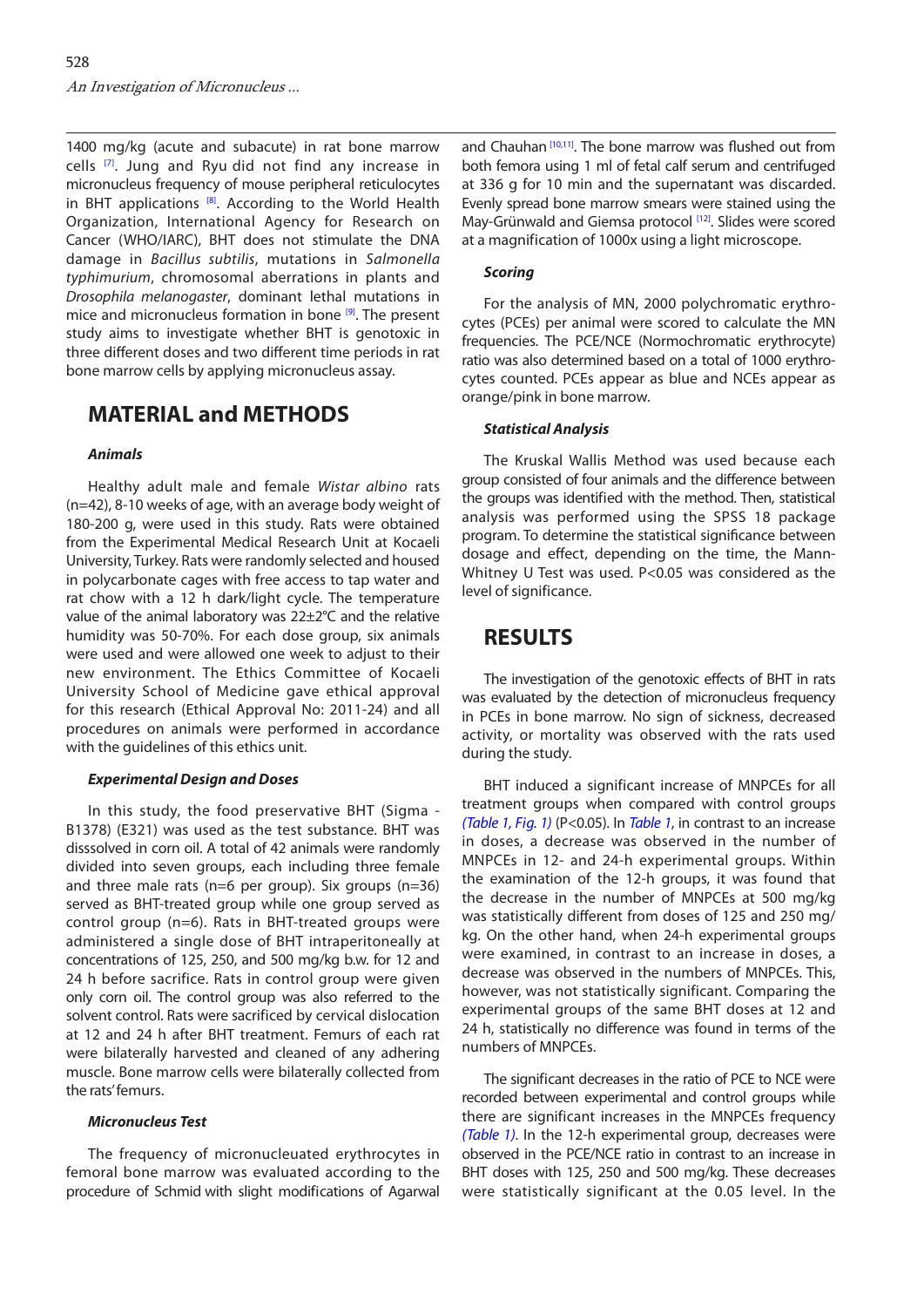<span id="page-2-0"></span>

| <b>Table 1.</b> The induction of micronucleus in rat bone marrow erytrocytes after butylated hydroxytoluene treatment<br>Tablo 1. Bütil hidroksitoluen muamelesinden sonra sıçan kemik iliği eritrositlerinde mikronükleus indüksiyonu |              |          |                    |                               |                                |
|----------------------------------------------------------------------------------------------------------------------------------------------------------------------------------------------------------------------------------------|--------------|----------|--------------------|-------------------------------|--------------------------------|
| <b>Treatments</b>                                                                                                                                                                                                                      | Dose (mg/kg) | Time (h) | <b>Total PCE/n</b> | <b>MNPCE/2000 PCE</b>         | <b>PCE/NCE</b>                 |
| Control <sup>a</sup>                                                                                                                                                                                                                   |              |          | 12000/6            | $6.25 \pm 1.25$               | $1.59 \pm 0.140$               |
| <b>BHT</b>                                                                                                                                                                                                                             | 125          | 12       | 12000/6            | $17.75 \pm 1.5$ <sup>*†</sup> | $1.14 \pm 0.044$ **            |
|                                                                                                                                                                                                                                        | 250          | 12       | 12000/6            | $15.7 \pm 1.25$ **            | $0.75 \pm 0.016$ ***           |
|                                                                                                                                                                                                                                        | 500          | 12       | 12000/6            | $12.25 \pm 0.96$ <sup>*</sup> | $0.68 \pm 0.031^{*}$           |
|                                                                                                                                                                                                                                        | 125          | 24       | 12000/6            | 14.75±0.95*                   | $0.92 \pm 0.042$               |
|                                                                                                                                                                                                                                        | 250          | 24       | 12000/6            | $14.30 + 0.96$                | $0.93 \pm 0.018$               |
|                                                                                                                                                                                                                                        | 500          | 24       | 12000/6            | $13.75 \pm 0.96$ <sup>*</sup> | $0.59 \pm 0.047$ <sup>*†</sup> |

*n: number of animals per group; MNPCE, micronucleated polychromatic erythrocyte; PCE: polychromatic erythrocyte; NCE: normochromatic erythrocyte. All data are presented as mean ± standard deviation, <sup>a</sup>Corn oil; \* P<0.05: significantly different from control groups; †© P<0.05: significantly different from groups with BHT doses of same time periods; # P<0.05: significantly different from groups with time periods of same BHT doses*



**Fig 1.** *White arrow* refers to MNPCE; *black arrow* refers to NCE; *gray arrow* refers to PCE

**Şekil 1.** *Beyaz ok* MNPCE; *siyah ok* NCE; *gri o*k PCE'yi işaret etmektedir

case of the 24-h experimental group, the statistically significant, approximately 1.5 fold decrease, was observed in the 500 mg/kg BHT dose compared with 125 and 250 mg/kg BHT doses. Comparing within the experimental groups of matching BHT doses at 12 and 24 h, the PCE/ NCE ratio in animals given 125 and 250 mg/kg BHT doses was statistically significant at the 0.05 level, though no difference was found in the application of 500 mg/kg.

The PCE/NCE ratio in *Table 1* shows whether BHT had a cytotoxic effect on bone marrow. Accordingly, the PCE/ NCE ratio was decreased in all applied BHT doses. This is an indication of the cytotoxicity of the bone marrow. The highest reduction was observed in rats treated with the highest dose of BHT.

### **DISCUSSION**

A micronucleus test is a very useful biomonitoring test which is used to predict a cancer risk, screen for cancer and for researching the genotoxic and carcinogenic potentials and reabilities of all kinds of chemical substances such as physical factors, drugs, environmental pollutants and food additives that we are often exposed in our daily lives. Because of its advantages such as simplicity, reliability, validity and applicability in different cell types, the micronucleus test has been used for many years [\[12-17\].](#page-4-0)

As reported in Bomhard et al.<sup>[6]</sup>, with regard to point mutation assays, negative results were obtained in most of the genotoxicity tests with BHT. These tests include *in vitro* studies performed with various bacterial species, strains and various mammalian cell lines as well as *in vivo* studies with *Drosophila melanogaster*, silk worms and mouse specific locus tests<sup>[\[6,](#page-3-0)18]</sup>. According to the European Food Safety Authority Panel (EFSA Panel), effects of BHT on tumor formation reported by Olsen et al. are subject to a threshold because the genotoxicity studies generally show a lack of potential for BHT to induce point mutations, chromosomal aberrations, or to interact with or damage DNA [\[18,19\].](#page-4-0) The Benchmark dose *(BMD)* analysis from the Panel shows that the Benchmark dose, lower 95% confidence limit at 10% extra risk (BMDL $_{10}$ ) value was 247 mg/kg b.w./day for BHT derived from the data reported by Olsen et al.<sup>[18]</sup>.

As reported in Bomhard et al. $[6]$  study, there were a large number of genotoxicity studies done with BHT in *Salmonella typhimurium* in the 1980's and 1990's. The study conducted by Shelef and Chin , indicated that the addition of BHT (5-20 µg/plate) caused a 2-fold increase on mutagenic potential of aflatoxin B1 using *Salmonella*  typhimurium TA98 and TA100 strains<sup>[20]</sup>. However, in a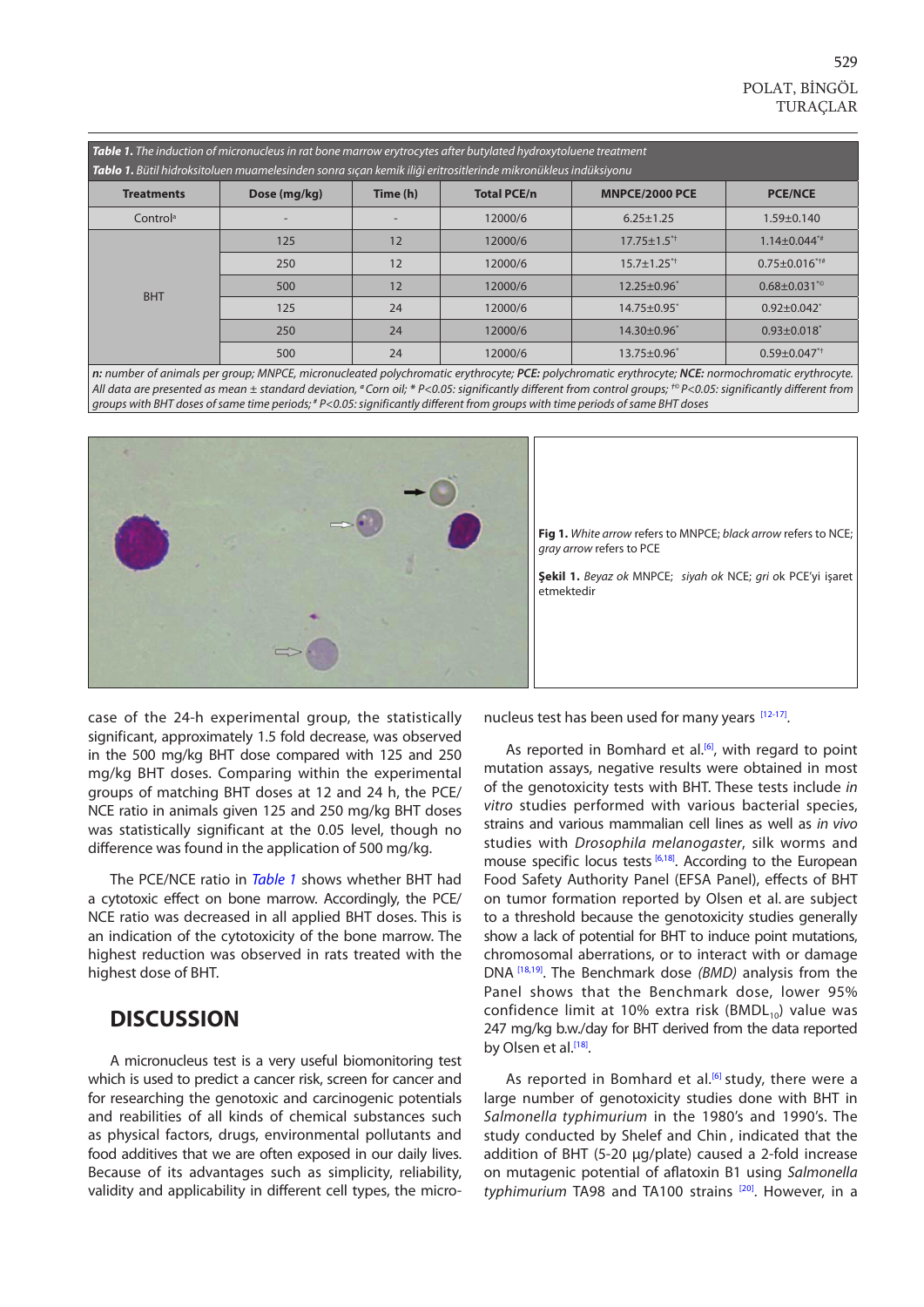<span id="page-3-0"></span>similar study performed by Redy et al.<sup>[\[21\]](#page-4-0)</sup> it was reported that the mutagenicity induced by 3,2'-dimethyl-4-aminobiphenyl in the presence of rat liver S-9 fraction on *Salmonella typhimurium* TA98 and TA100 strains was inhibited by BHT. Similarly, Ames test results were found negative in point mutation studies performed by adding different amounts of BHT to plates with the same bacterial species and strains<sup>[3-5]</sup>.

A study performed by using Djungarian hamster fibroblast cultures transformed SV-40, it was found that a concentration as low as 10µg/ml BHT exerted a strong inhibitory effect on cell to cell dye transfer (Lucifer yellow transfer). However, it was suggested that this effect was reversible and BHT shared this effect with a series of wellknown tumor promoters<sup>[22]</sup>.

In the studies conducted by S.R.I. in 1972, the result of chromosomal aberration assay using 2.5-250 µg/ml BHT with human WI-38 (embryonic lung cell) was positive, and MN assay using rat bone marrow applied BHT at concentrations of 30, 90 and 1400 mg/kg (acute and subacute) gave negative results<sup>[7]</sup>.

Jung and Ryu applied the micronucleus test in mouse peripheral reticolocytes *in vivo*. They injected single dose BHT at doses of 17.3, 34.5 and 69.0 mg/kg intraperitoneally. In the evaluation of the frequency of MNRETs at 48 h after BHT, they found that BHT administration did not cause a dosedependent increase in the frequency of MNRETs<sup>[8]</sup>.

In this study, male *Wistar albino* rats were injected intraperitoneally with BHT at doses of 125, 250 and 500 mg/kg b.w., and after 12 and 24 h. of BHT treatment the sampling of bone marrow was taken for evaluation. At the end of the study, it was found that all administered BHT doses and time periods caused an increase in the frequency of MNPCEs *[\(Fig. 1\)](#page-2-0)*. The highest frequency of MNPCEs was in 125 mg/kg b.w dose at the 12 h time period; this increase was approximately 3 fold when compared to control groups *[\(Table 1\)](#page-2-0)*. We might say that the dose of 500 mg/kg showed a similar effect on both MNPCEs numbers and PCE/NCE ratio at 12 h and 24 h time periods. In this study, we also determined that BHT caused a decrease in the ratio of PCE/NCE, demonstrating the cytotoxic effect of BHT in rat bone marrow cells. The ratio of PCE to NCE is an important index in showing the toxicity of chemical substances affecting bone marrow cells. The significant decrease, which was observed in the PCE/NCE ratio in the chemically treated group when compared to control group, is an indication that the administered chemical reached to bone marrow, caused a decrease in the erythrocyte formation by inhibiting the maturation and division of the nucleated erythrocyte precursor cells, and caused a toxic effect [\[23-26](#page-4-0)].

As presented in *[Table 1](#page-2-0)*, the statistically significant increases in the number of MNPCEs were observed in all

doses and two time periods when compared to control groups. However, these increases interestingly reduced with an increased dosage. The statistically significant decreases seen in PCN/NCE ratios when compare to control groups, are parallel to the decrease in the number of MNPCEs in experimental groups.

In comparison to this study in which we clearly found positive results with the studies having negative results for micronucleus frequency. Those differences depend on several factors that are range of dose, way of application, contact time, cell types, and *in vivo* or i*n vitro* study. Paschin et al. injected intraperitoneally single dose of 75 mg/kg b.w. BHT into male and female mice  $[27]$ . Jung and Ryu injected single dose BHT at doses of 17.3, 34.5 and 69. 0 mg/kg BHT into mice intraperitoneally and examined the MNRETs frequency for 48 h after BHT  $[8]$ . Contrary to all these studies, in our study, BHT was administered to *Wistar albino* rats intraperitoneally and bone marrow samples were taken 12 and 24 h after BHT treatment. The applied doses were 125, 250 and 500 mg/kg b.w. All these applications might have caused positive results identified in micronucleus test in our study.

In conclusion, this study which is performed using an *in vivo* micronucleus test demonstrated that the treated dose of BHT at experimental time periods caused an increase in the formation of MNPCEs. Given that BHT shows a promoter effect in carcinogenesis studies, solitary or combined effects of BHT should be considered as the exposure to many different chemicals in cosmetic products and food additives in our daily lives is highly probable.

#### **REFERENCES**

**1. Williams GM, Iatropoulos MJ, Whysner J:** Safety assessment of butylated hydroxyanisole and butylated hydroxytoluene as antioxidant food additives. *Food Chem Toxicol,* 37, 1027-1038, 1999.

**2. Polat F, Ozdemir O, Elagoz S:** Analysis of Ki-ras exon 2 gene mutations In 3-methylcholanthrene and butylated hydroxytoluene-induced rat lung tissues. *Turk J Biol,* 32, 277-282, 2008.

**3. Williams GM, Wang CX, Iatropoulos MJ:** Toxicity studies of butylated hydroxyanisole and butylated hydroxytoluene. I. Genetic and cellular effects. *Food Chem Toxicol*, 28, 799-806, 1990.

**4. Yoshida Y:** Study on mutagenicity and antimutagenicity of BHT and its derivatives in a bacterial assay. *Mutat Res,* 242, 209-217, 1990.

**5. Detringer SD, Torous DK, Tometsko AM:** *In vitro* system for detecting non-genotoxic carcinogens*. Environ Mol Mutagen,* 21, 332-338, 1993.

**6. Bomhard EM, Bremmer JN, Herbold BA:** Review of the mutagenicity/ genotoxicity of butylated hydroxytoluene. *Mutat Res*, 277, 187-200, 2002.

**7. Stanford Research Institute (S.R.I.):** Report 14 submitted to U.S. *Food and Drug Administration*, 1972.

**8. Jung KM, Ryu JC:** Evaluation of the genetic toxicity of synthetic chemical (XVIII)-*in vitro* mouse lymphoma assay and *in vivo* supravital micronucleus assay with butylated hydroxytoluene (BHT). *Mol Cell Toxicol*, 23, 172-181, 2007.

**9. World Health Organization, International Agency for Research on Cancer (WHO/IARC):** Some Naturally Occurring and Synthetic Food Components, Furocoumarins and Ultraviolet Radiation, 40, 1998.

**10. Schmid W:** The micronucleus test. *Mutat Res,* 31, 9-15, 1975.